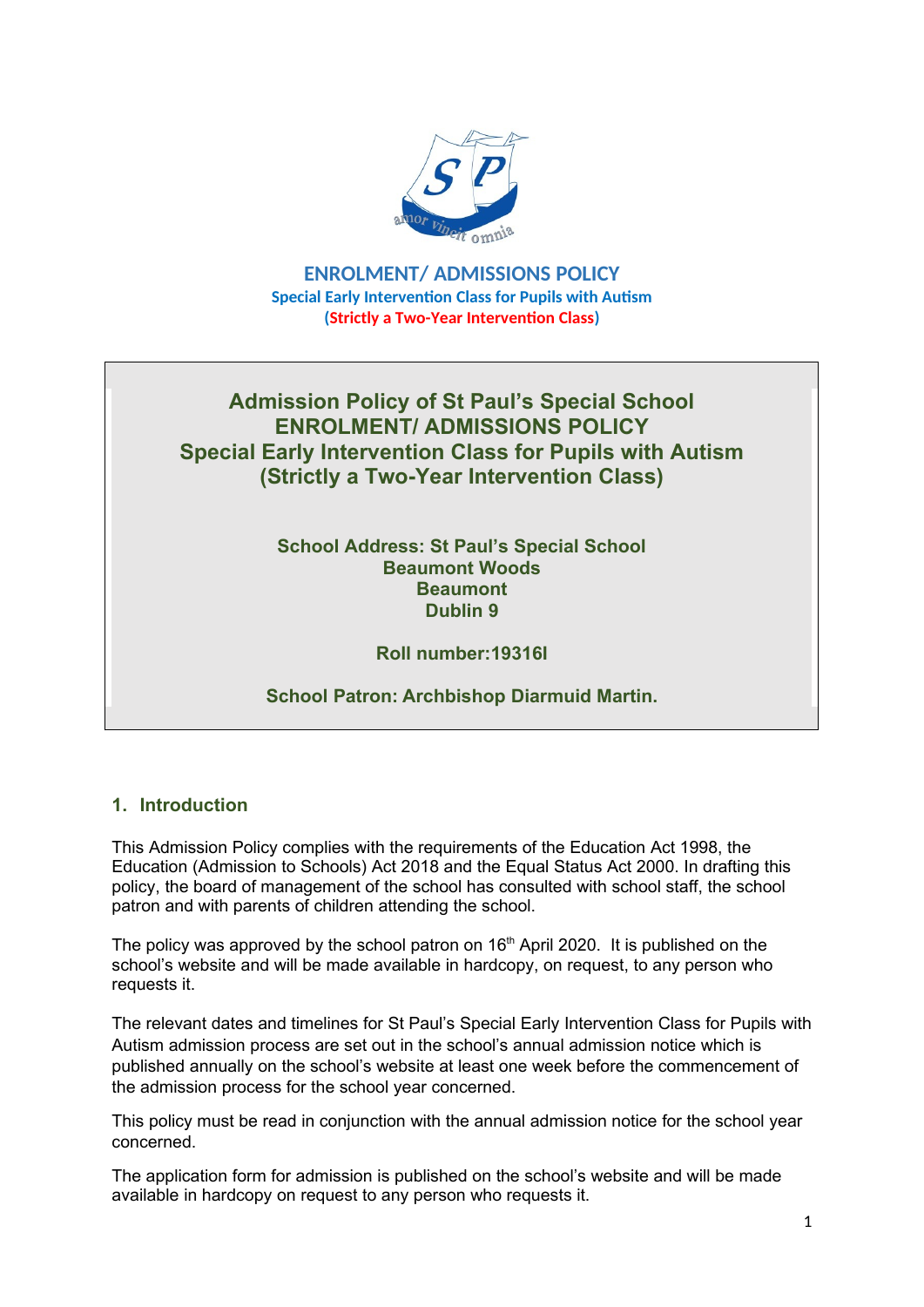#### **All returned applications must be addressed to:**

#### **Early Intervention Class Application, St Paul's Special School, Beaumont Woods, Beaumont, Dublin 9**

### **2. Characteristic spirit and general objectives of the school**

St Paul's Special School is a Catholic co-educational primary school with a Catholic ethos under the patronage of Archbishop Diarmuid Martin.

"Catholic Ethos" in the context of a Catholic primary school means the ethos and characteristic spirit of the Roman Catholic Church, which aims at promoting:

(a) the full and harmonious development of all aspects of the person of the pupil, including the intellectual, physical, cultural, moral and spiritual aspects; and

(b) a living relationship with God and with other people; and

(c) a philosophy of life inspired by belief in God and in the life, death and resurrection of Jesus; and

(d) the formation of the pupils in the Catholic faith,

and which school provides religious education for the pupils in accordance with the doctrines, practices and traditions of the Roman Catholic Church, and/or such ethos and/or characteristic spirit as may be determined or interpreted from time to time by the Irish Episcopal Conference.

In accordance with S.15 (2) (b) of the Education Act, 1998 the Board of Management of St Paul's Special School shall uphold, and be accountable to the patron for so upholding, the characteristic spirit of the school as determined by the cultural, educational, moral, religious, social, linguistic and spiritual values and traditions which inform and are characteristic of the objectives and conduct of the school.

St Paul's Special School is a Catholic School under the trusteeship of the Sisters of Mercy, providing school placements to applicants living in the school catchment area (ie Community Healthcare Organization 09).

The school caters for children with a diagnosis of Autism/ ASD (DSM V) and accompanying Intellectual Disability. Children attending St Paul's Special School Early Intervention Class must have a diagnosis of Autism/ASD (DSM V)) but are **not** required to have an accompanying Intellectual Disability. St Paul's Special School works in co-operation with St Paul's Service (Mater Hospital) providing clinical supports and respite services.

The school recognises the central role of the family as the primary educator of the child and accepts and supports the constitutional right and duty of the parents to provide for the religious, moral, intellectual, physical and social education of their children.

We are committed to developing each student's spiritual, intellectual, emotional, creative and physical potential in an atmosphere of trust, acceptance and love.

#### **Special Early Intervention Class for Pupils with Autism**

Children attending this class are aged between 3 and 6 years. Class size will not exceed six at any time. Children may remain in this class for a maximum of two years; the upper age limit being five years on enrolment.

Children who have reached their  $5<sup>th</sup>$  birthday on the 1<sup>st</sup> of September of the year of enrolment will fall outside the inclusion age.

The composition of the class may be any combination of 3, 4 and 5 year olds.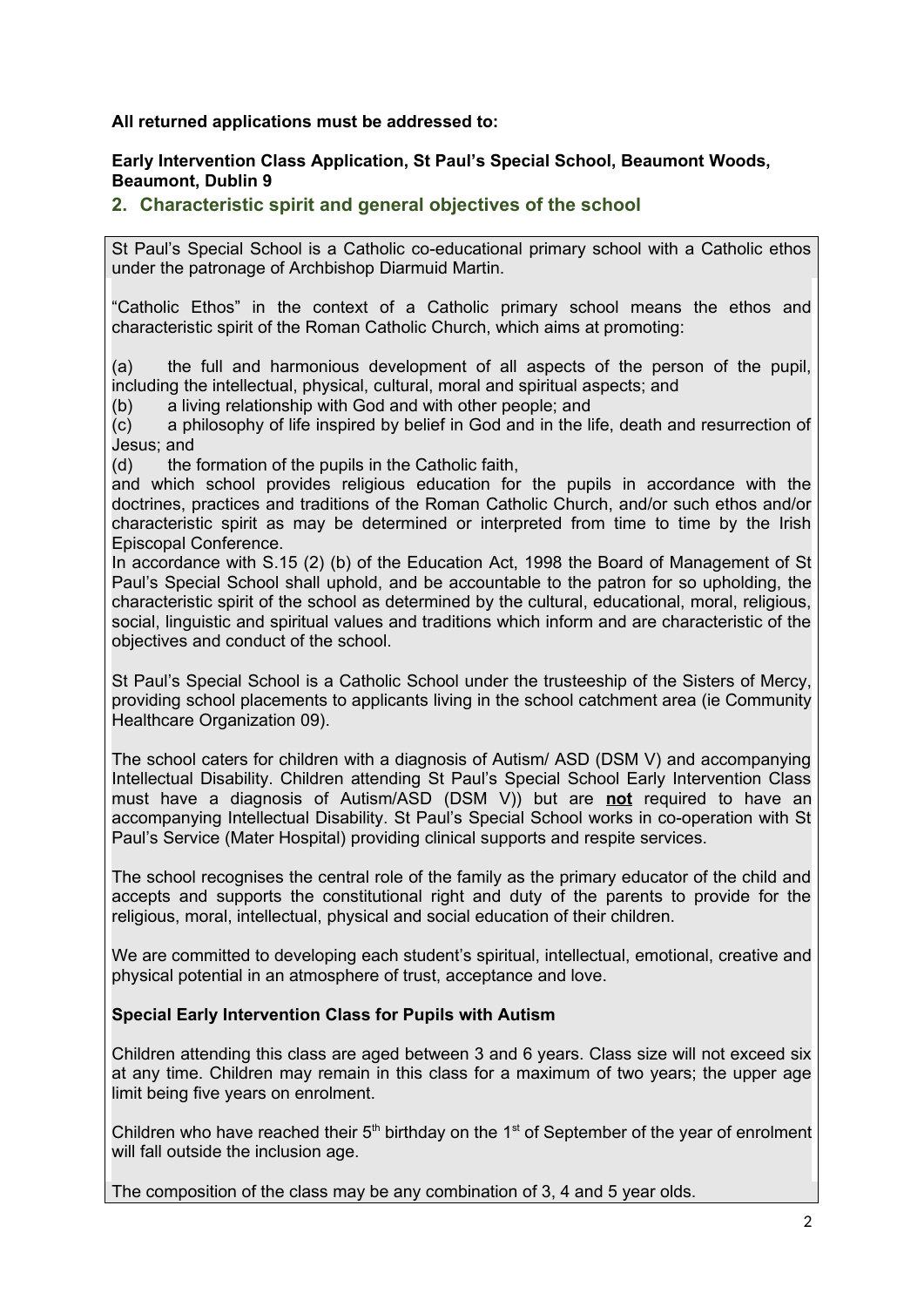Following the two years in the Special Early Intervention Class children will return to their own parish school or a school of the parents' choice and by the parents' arrangement.

There is no automatic transfer from the Early Intervention Class to St. Paul's Special School. There is a separate enrolment policy in St. Paul's which will be adhered to in all cases. If parents regard St. Paul's as a suitable school for their child they should apply to the school following the separate enrolment policy for St Paul's Special School.

## **3. Admission Statement**

St Paul's Special School will not discriminate in its admission of a student to the Special Early Intervention Class for Pupils with Autism on any of the following:

- (a) the gender ground of the student or the applicant in respect of the student concerned,
- (b) the civil status ground of the student or the applicant in respect of the student concerned,
- (c) the family status ground of the student or the applicant in respect of the student concerned,
- (d) the sexual orientation ground of the student or the applicant in respect of the student concerned,
- (e) the religion ground of the student or the applicant in respect of the student concerned,
- (f) the disability ground of the student or the applicant in respect of the student concerned,
- (g) the ground of race of the student or the applicant in respect of the student concerned,
- (h) the Traveller community ground of the student or the applicant in respect of the student concerned, or
- (i) the ground that the student or the applicant in respect of the student concerned has special educational needs

As per section 61 (3) of the Education Act 1998, 'civil status ground', 'disability ground', 'discriminate', 'family status ground', 'gender ground', 'ground of race', 'religion ground', 'sexual orientation ground' and 'Traveller community ground' shall be construed in accordance with section 3 of the Equal Status Act 2000.

#### **Special schools**

St Paul's Special School is a school which, with the approval of the Minister for Education and Skills, provides an education exclusively for students with a category or categories of special educational needs specified by the Minister and does not discriminate in relation to the admission of a student who does not have the category of needs specified.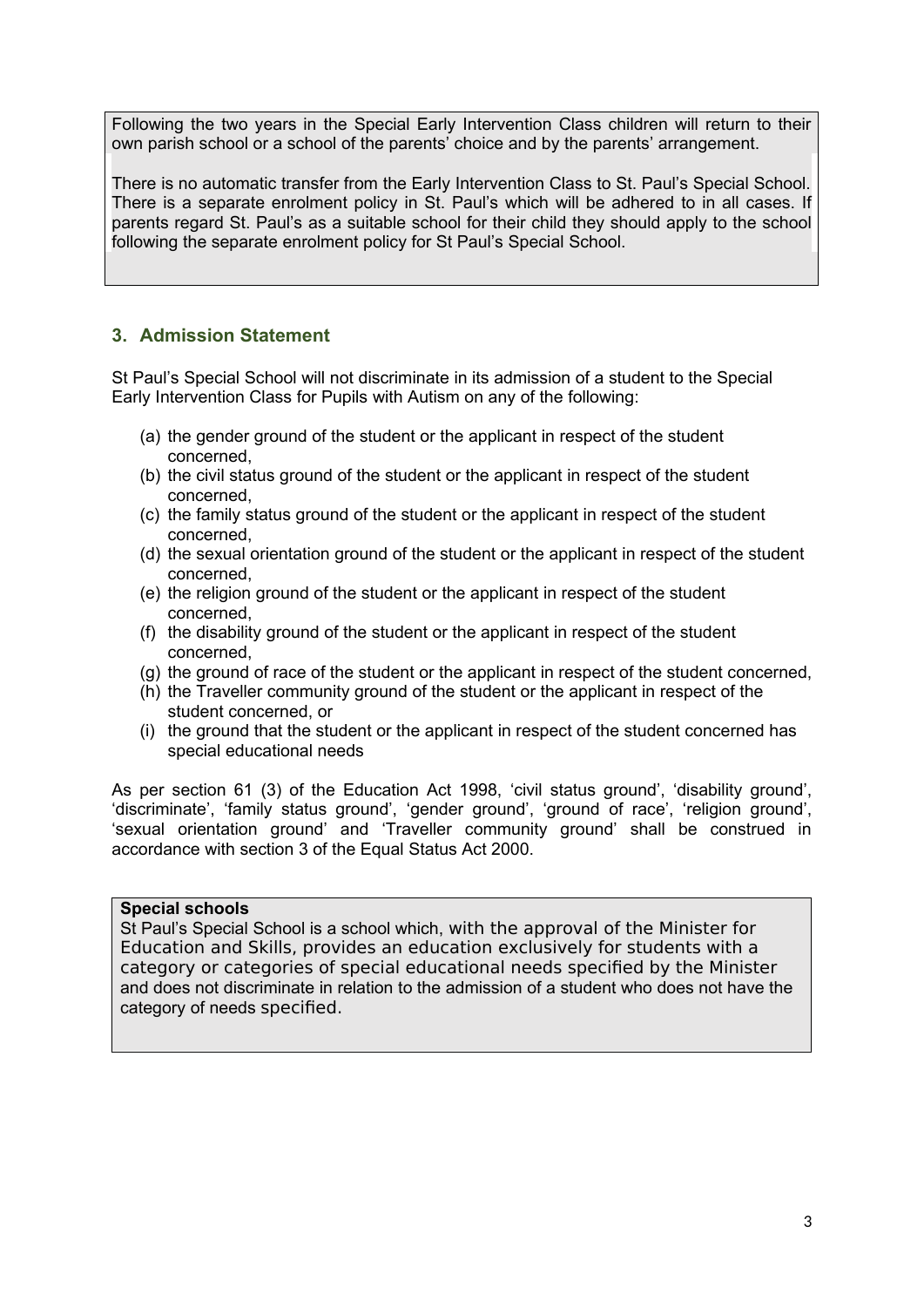### **4. Categories of Special Educational Needs catered for in St Paul's Special Early Intervention Class for Pupils with Autism**

St Paul's Special School Early Intervention Class with the approval of the Minister for Education and Skills, provides an education exclusively for students with a primary diagnosis of Autism/ASD (DSM V).

Children attending the Special Early Intervention Class for Pupils with Autism are aged between 3 and 6 years. Class size will not exceed six at any time. Children may remain in this class for a maximum of two years; the upper age limit being five years on enrolment.

Children who have reached their  $6<sup>th</sup>$  birthday on the 1<sup>st</sup> of September of the year of enrolment will fall outside the inclusion age.

**Note for schools:** The act does not require schools and special classes providing for a category or categories of special educational needs to change their current status. The current arrangements in relation to the category or categories of special educational needs provided by schools will continue as in previous years unless otherwise directed by the NCSE or the Department.

### **5. Admission of Students to the Special Early Intervention Class for Pupils with Autism**

This school shall admit each student, who meet the criteria detailed in section 4 above, seeking admission except where –

- a) the school is oversubscribed (please see [section 6](#page-4-0) below for further details)
- b) a parent of a student, when required by the principal in accordance with section 23(4) of the Education (Welfare) Act 2000, fails to confirm in writing that the code of behaviour of the school is acceptable to him or her and that he or she shall make all reasonable efforts to ensure compliance with such code by the student

#### **Special School Early Intervention Class**

St Paul's Special School Early Intervention Class provides an education exclusively for students with Autism/ASD (DSM V) and may refuse admission to a student, where the student does not have the specified category of special educational needs provided for by this class.

The Principal of St Paul's Special School shall ensure that:

- 1. Applicants meet the diagnosis identified above
- 2. Applicants live within the catchment areas of St Paul's Service and St Paul's School.

**Any applicant who does not fulfil these criteria shall be removed from the selection process.**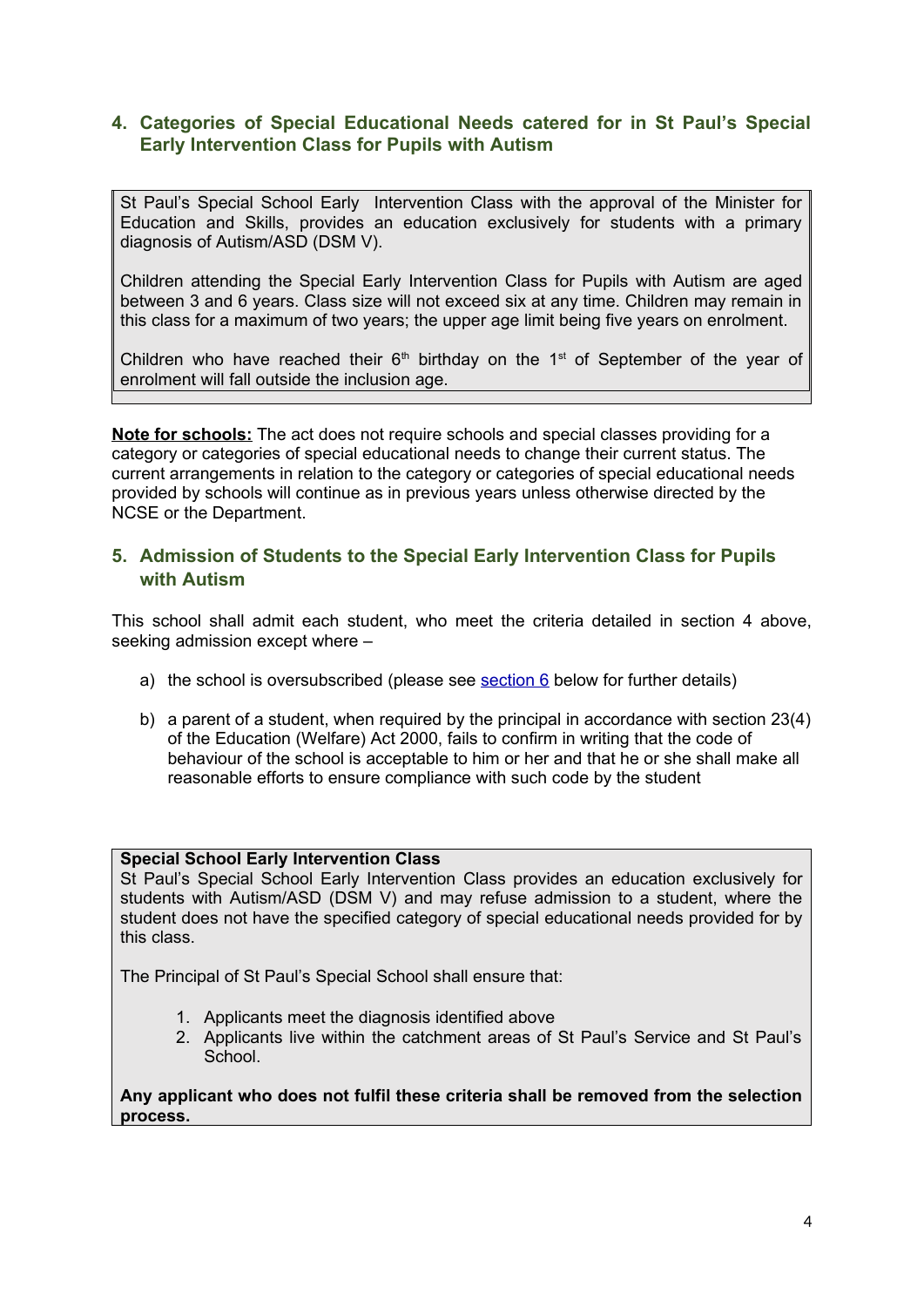# <span id="page-4-0"></span>**6. Oversubscription**

In the event that the Special Early Intervention Class for Pupils with Autism is oversubscribed, the school will, when deciding on applications for admission, apply the following selection criteria in the order listed below to those applications that are received within the timeline for receipt of applications as set out in the school's annual admission notice:

### **Table 1**

- 1. Primary Diagnosis of Autism/ASD (DSM V) and age appropriate.
- 2. Living within the catchment area identified in Section 2

In the event that two or more students are tied for a place or places in any of the selection criteria categories above ( the number of applicants exceeds the number of remaining places) the following arrangements apply:

- 1. Siblings of **currently** attending students; see Section 7 (f)
- 2. All remaining applicants tied for the place/places shall have their application subjected to the selection criteria identified in Table 1.
- 3. Once all selection criteria are applied, a draw shall determine the name(s) of the successful applicant(s).
- 4. All remaining Applicants will remain on a waiting list for the academic year applied for (See Section 13)

St Paul's Special School will have regard for the relevant conditions prescribed by the Department of Education & Skills concerning class size, staffing provisions (including possible 1:1 assistance), accommodation, physical space, health and welfare of children and eligibility for admission.

St Paul's Special School reserves the right to refuse an application for admission, in exceptional circumstances, as stated in the Education Act of 1998 (Section 29)

### **7. What will not be considered or taken into account**

In accordance with section 62(7)(e) of the Education Act, the school will not consider or take into account any of the following in deciding on applications for admission or when placing a student on a waiting list for admission to the school:

Points (a) to (g) must be included here by all schools. There are limited exceptions to some of these (highlighted in red below) and schools must retain the exceptions that apply to them and delete those that do not:

(a) a student's prior attendance at a pre-school or pre-school service, including naíonraí,

(b) the payment of fees or contributions (howsoever described) to the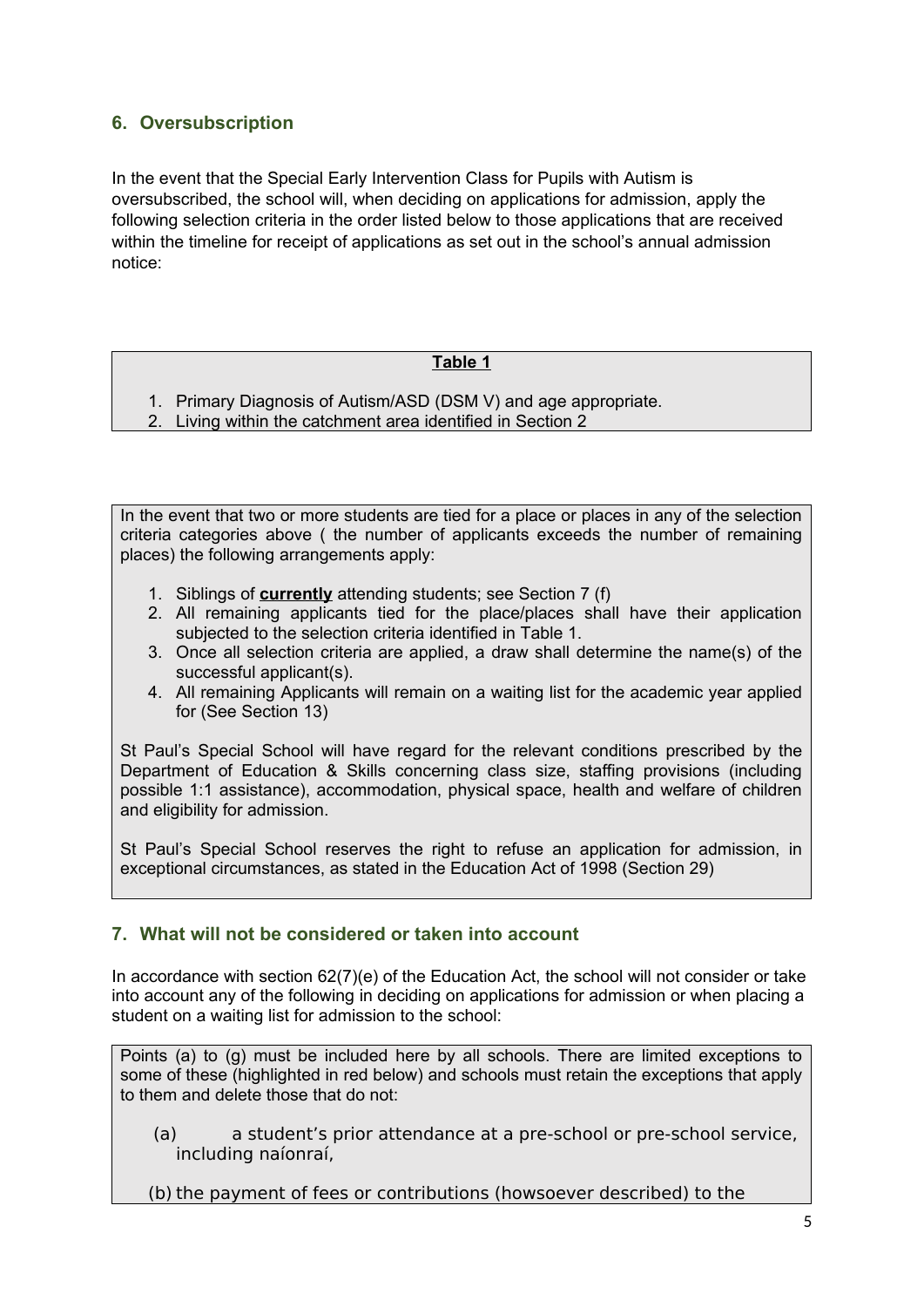school;

- (c) a student's academic ability, skills or aptitude; other than in relation to: admission to (a) a special school or (b) a special class insofar as it is necessary in order to ascertain whether or not the student has the category of special educational needs concerned
- (d) the occupation, financial status, academic ability, skills or aptitude of a student's parents;
- (e) a requirement that a student, or his or her parents, attend an interview, open day or other meeting as a condition of admission;
- (f) a student's connection to the school by virtue of a member of his or her family attending or having previously attended the school; other than, in the case of the school wishing to include a selection criteria based on siblings of a student attending or having attended the school
- (g) the date and time on which an application for admission was received by the school,

This is subject to the application being received at any time during the period specified for receiving applications set out in the annual admission notice of the school for the school year concerned. This is also subject to the school making offers based on existing waiting lists (up until  $31<sup>st</sup>$  January 2025 only).

### **8. Decisions on applications**

All decisions on applications for admission to St Paul's Special School will be based on the following:

- Our school's admission policy
- The school's annual admission notice (where applicable)
- The information provided by the applicant in the school's official application form received during the period specified in our annual admission notice for receiving applications

(Please see [section 15](#page-7-1) below in relation to applications received outside of the admissions period and [section 16](#page-7-0) below in relation to applications for places in years other than the intake group.)

Selection criteria that are not included in our school admission policy will not be used to make a decision on an application for a place in our school.

### **9. Notifying applicants of decisions**

Applicants will be informed in writing as to the decision of the school, within the timeline outlined in the annual admissions notice.

If a student is not offered a place in our school, the reasons why they were not offered a place will be communicated in writing to the applicant, including, where applicable, details of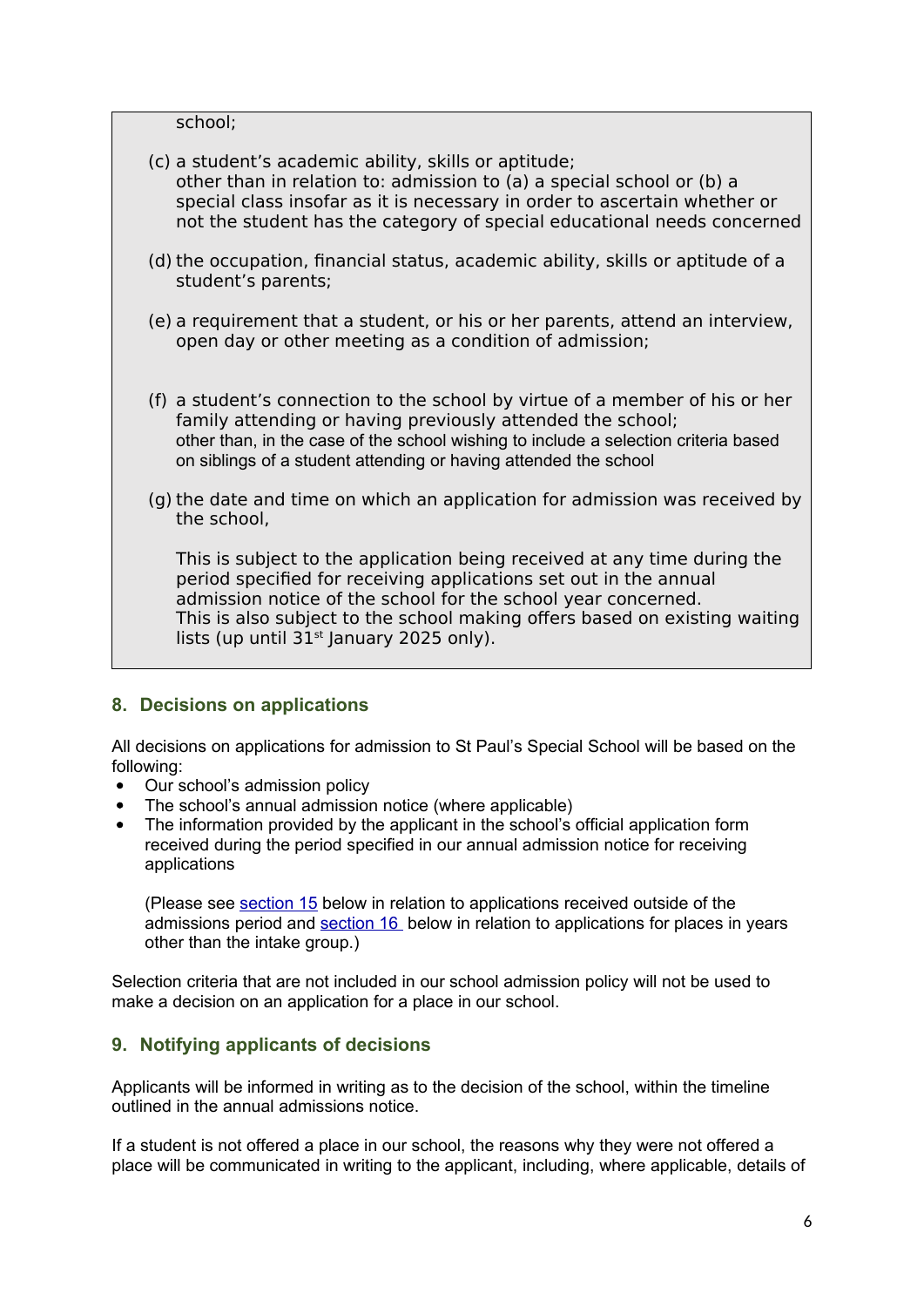the student's ranking against the selection criteria and details of the student's place on the waiting list for the school year concerned.

Applicants will be informed of the right to seek a review/right of appeal of the school's decision (see [section 18](#page-8-0) below for further details).

#### <span id="page-6-0"></span>**10. Acceptance of an offer of a place by an applicant**

In accepting an offer of admission from St Paul's Special School, you must indicate—

(i) whether or not you have accepted an offer of admission for another school or schools. If you have accepted such an offer, you must also provide details of the offer or offers concerned and

(ii) whether or not you have applied for and awaiting confirmation of an offer of admission from another school or schools, and if so, you must provide details of the other school or schools concerned.

#### **11.Circumstances in which offers may not be made or may be withdrawn**

An offer of admission may not be made or may be withdrawn by St Paul's Special School where—

- (i) it is established that information contained in the application is false or misleading.
- (ii) an applicant fails to confirm acceptance of an offer of admission on or before the date set out in the annual admission notice of the school.
- (iii) the parent of a student, when required by the principal in accordance with section 23(4) of the Education (Welfare) Act 2000, fails to confirm in writing that the code of behaviour of the school is acceptable to him or her and that he or she shall make all reasonable efforts to ensure compliance with such code by the student; or
- (iv) an applicant has failed to comply with the requirements of 'acceptance of an offer' as set out in [section 10](#page-6-0) above.

### **12.Sharing of Data with other schools**

Applicants should be aware that section 66(6) of the Education (Admission to Schools) Act 2018 allows for the sharing of certain information between schools in order to facilitate the efficient admission of students.

### **13.Waiting list in the event of oversubscription**

In the event of there being more applications to the school year concerned than places available, a waiting list of students whose applications for admission to St Paul's Special Early Intervention Class for Pupils with Autism were unsuccessful due to the school being oversubscribed will be compiled and will remain valid for the school year in which admission is being sought.

Placement on the waiting list of St Paul's Special Early Intervention Class for Pupils with Autism is in the order of priority assigned to the students' applications after the school has applied the selection criteria in accordance with this admission policy.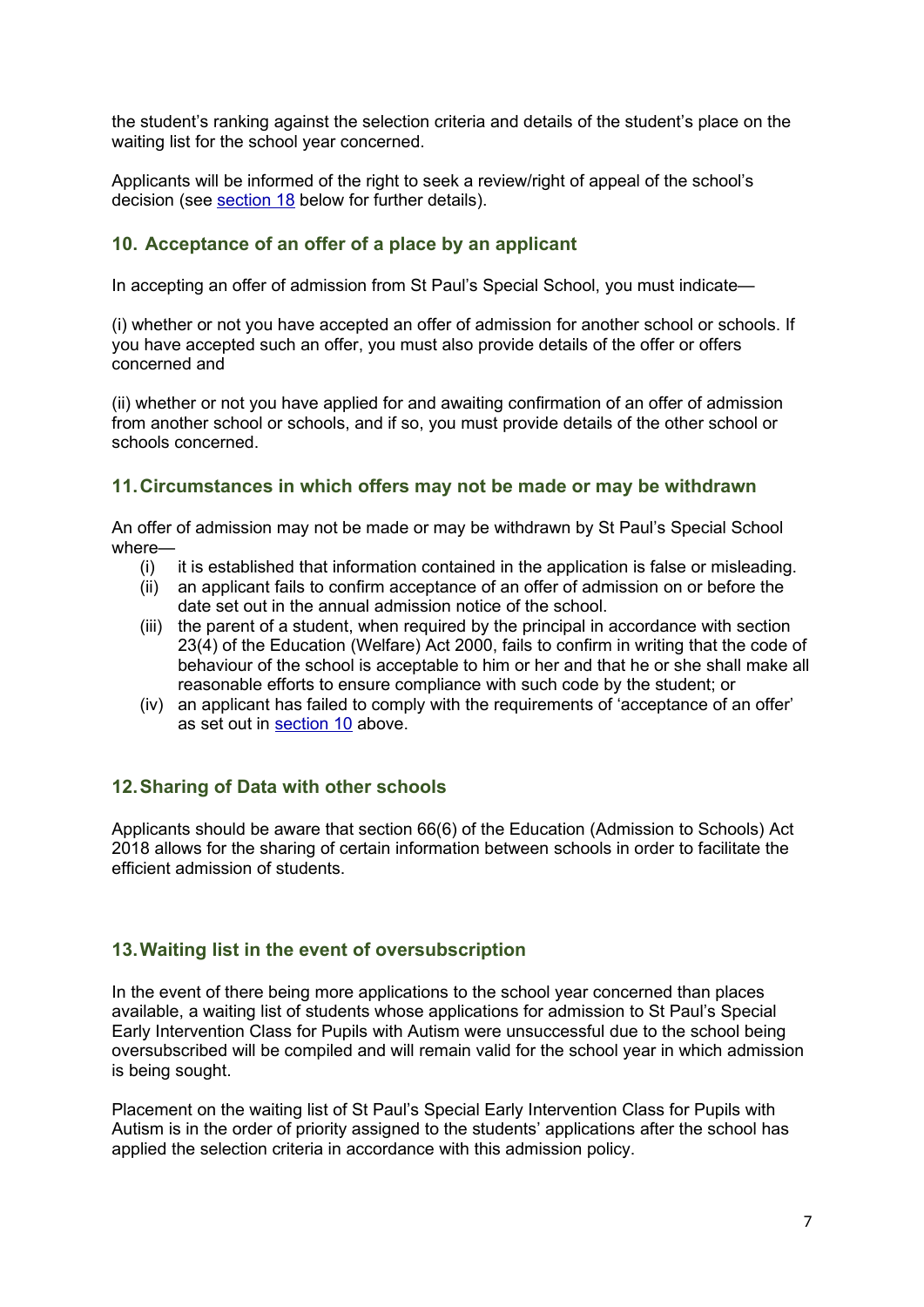Offers of any subsequent places that become available for and during the school year in relation to which admission is being sought will be made to those students on the waiting list, in accordance with the procedure outlined in Section 6

### **14.Late Applications**

All applications for admission received after the closing date as outlined in the annual admission notice will be considered and decided upon in accordance with our school's admissions policy, the Education Admissions to School Act 2018 and any regulations made under that Act.

#### <span id="page-7-1"></span>**15.Procedures for admission of students to other years and during the school year**

The procedures of the school in relation to the admission of students who are not already admitted to the school to classes or years other than the school's intake group are as follows:

The number of entrants into the Early Intervention Class is dependent on the number of students graduating in any particular year. Children will graduate if they meet either of the following criteria:

Children aged 7 prior to, or on the 31<sup>st</sup> of August will graduate in June of the same year. Children will graduate in June once they have completed two academic years in Early Intervention.

All applications for places in St Paul's Early Intervention Class are solely for children who are age appropriate. They cannot be over the age of 6 years on the  $1<sup>st</sup>$  of September of the year of entry. (See Section 6 for Selection Criteria and Arrangements).

The procedures of the school in relation to the admission of students who are not already admitted to the school, after the commencement of the school year in which admission is sought, are as follows:

Should a child of any age leave midway through the school year, the vacant place will subsequently be filled following the procedure outlined in Section 6

# <span id="page-7-0"></span>**16.Declaration in relation to the non-charging of fees**

This rule applies to all schools.

The board of St Paul's Special School or any persons acting on its behalf will not charge fees for or seek payment or contributions (howsoever described) as a condition of-

- (a) an application for admission of a student to the school, or
- (b) the admission or continued enrolment of a student in the school.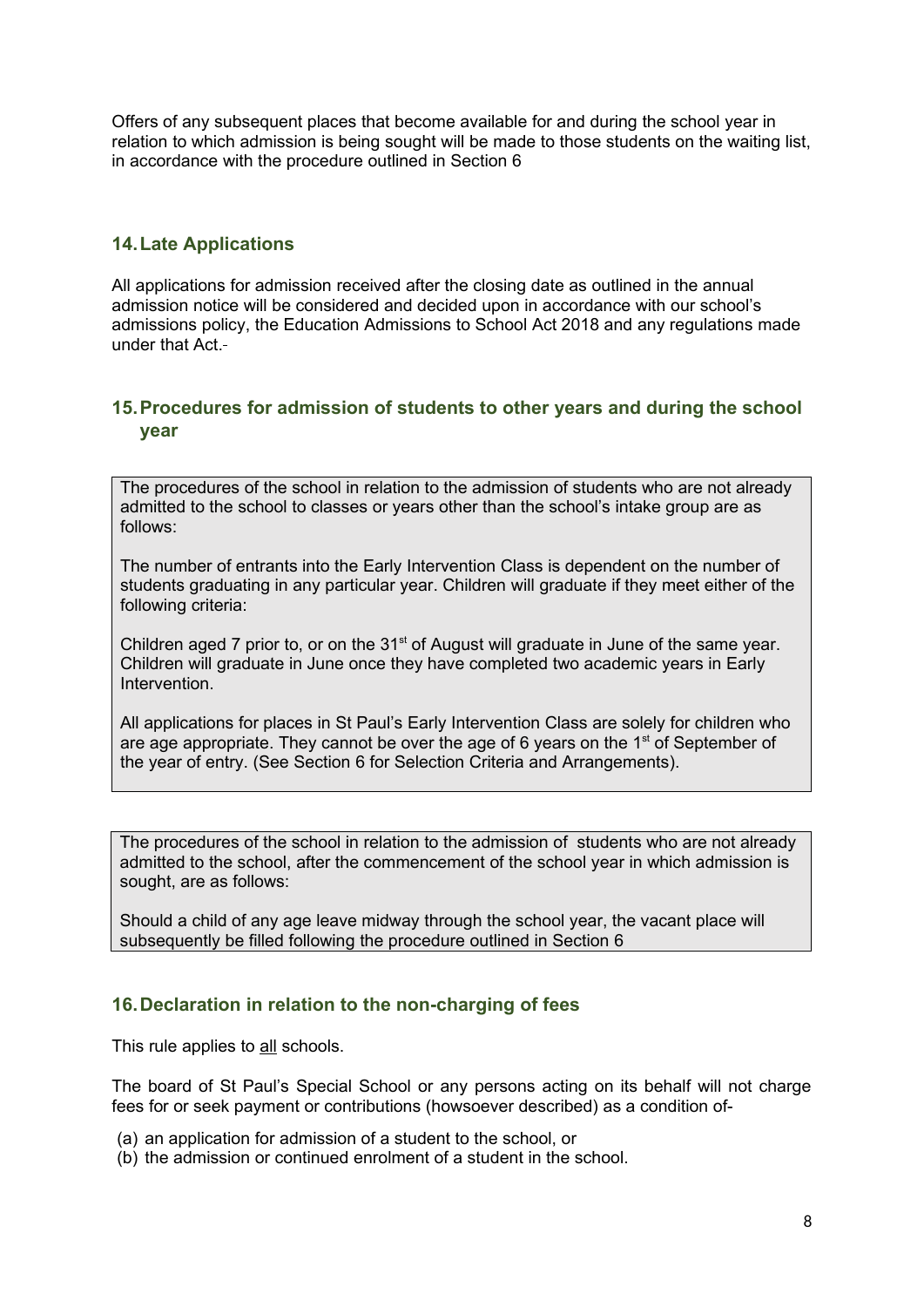**Note:** Exceptions apply only in relation to fee charging post primary schools, the boarding element in Boarding Schools and admission to post leaving cert or further education courses run by post-primary schools.

# **17. Arrangements regarding students not attending religious instruction**

This section must be completed by schools that provide religious instruction to students.

The following are the school's arrangements for students, where the parents or in the case of a student who has reached the age of 18 years, the student, who has requested that the student attend the school without attending religious instruction in the school. These arrangements will not result in a reduction in the school day of such students:

A written request should be made to the Principal of the school. A meeting will then be arranged with the parent(s) or the student, as the case may be, to discuss how the request may be accommodated by the school.

#### <span id="page-8-0"></span>**18. Reviews/appeals**

#### **Review of decisions by the board of Management**

The parent of the student, or in the case of a student who has reached the age of 18 years, the student, may request the board to review a decision to refuse admission. Such requests must be made in accordance with Section 29C of the Education Act 1998.

The timeline within which such a review must be requested and the other requirements applicable to such reviews are set out in the procedures determined by the Minister under section 29B of the Education Act 1998 which are published on the website of the Department of Education and Skills.

The board will conduct such reviews in accordance with the requirements of the procedures determined under Section 29B and with section 29C of the Education Act 1998.

**Note:** Where an applicant has been refused admission due to the school being oversubscribed, the applicant **must request a review** of that decision by the board of management prior to making an appeal under section 29 of the Education Act 1998.

Where an applicant has been refused admission due to a reason other than the school being oversubscribed, the applicant **may request a review** of that decision by the board of management prior to making an appeal under section 29 of the Education Act 1998.

#### **Right of appeal**

Under Section 29 of the Education Act 1998, the parent of the student, or in the case of a student who has reached the age of 18 years, the student, may appeal a decision of this school to refuse admission.

An appeal may be made under Section 29 (1)(c)(i) of the Education Act 1998 where the refusal to admit was due to the school being oversubscribed.

An appeal may be made under Section 29 (1)(c)(ii) of the Education Act 1998 where the refusal to admit was due a reason other than the school being oversubscribed.

Where an applicant has been refused admission due to the school being oversubscribed, the applicant **must request a review** of that decision by the board of management **prior to making an appeal** under section 29 of the Education Act 1998. (see Review of decisions by the Board of Management)